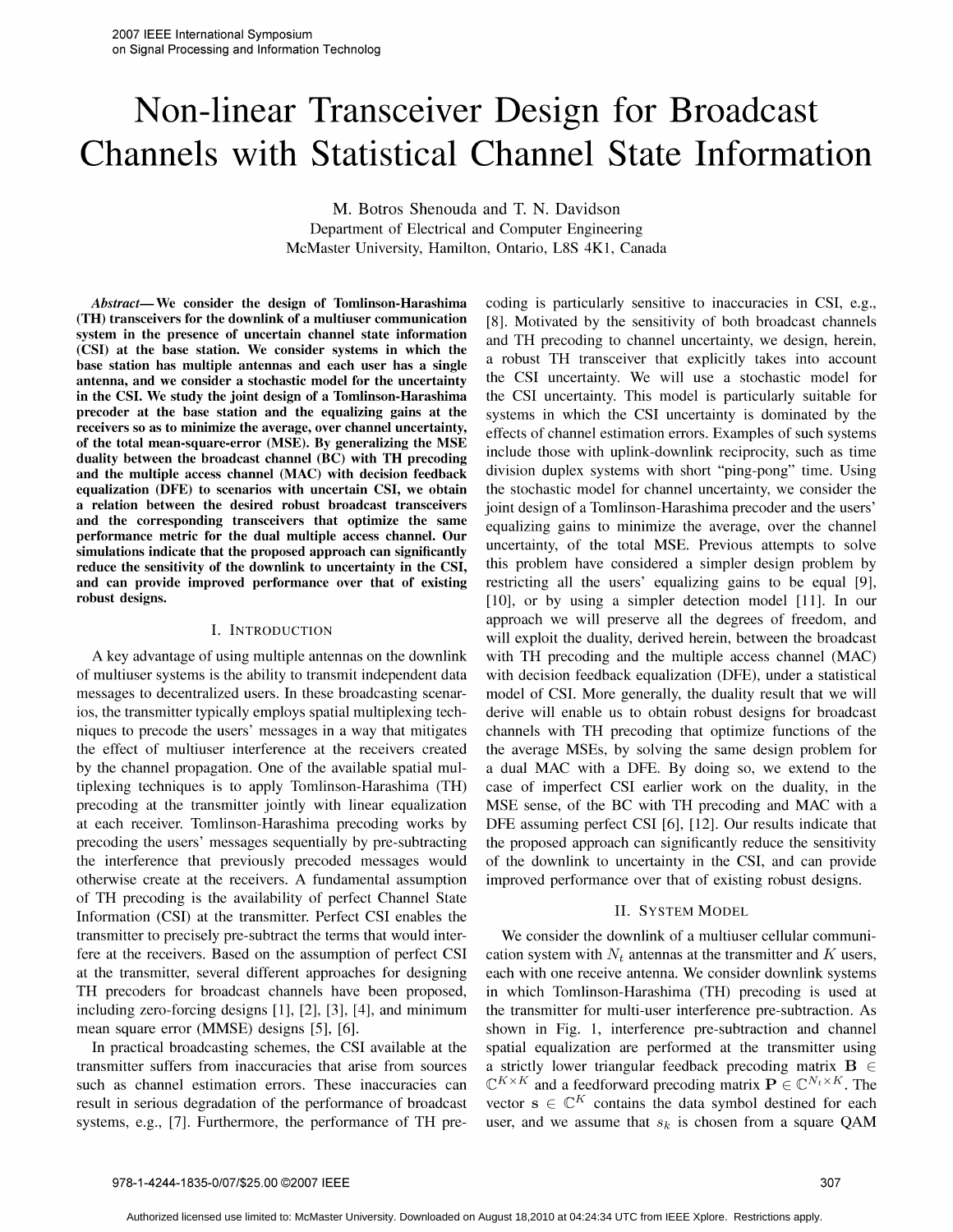

Fig. 1. BC with Tomlinson-Harashima precoding.

constellation S with cardinality  $M$ . The Voronoi region of Fig. 2. Equivalent linear model for the transmitter. the constellation  $V$  is a square whose side length is  $D$ ; i.e.,  $D = \sqrt{M} d$ , where d is the distance between two successive  $n_k$  is the additive zero-mean white noise at the k<sup>th</sup> receiver

In absence of the modulo operation, the output symbols vector  $y$ , we can write of the feedback loop in Fig. 2,  $v_k$ , would be generated successively according to the following relation:

$$
v_k = s_k - \sum_{j=1}^{k-1} B_{k,j} v_j,\tag{1}
$$

 $v_1, ..., v_{k-1}$  are subtracted. Hence, **B** is a strictly lower triangu- receivers, joint processing of the received vector y is not lar matrix. The modulo operation is used to prevent the mag- possible. Instead, each receiver will process its received signal nitude of  $v_k$  in (1) from growing outside the boundaries of V.  $y_k$  independently using a single equalizing gain  $g_k$  to obtain nitude of  $v_k$  in (1) from growing outside the boundaries of  $V$ .  $y_k$  independently using a single equalizing gain  $g_k$  to obtain<br>For square QAM symbols, the modulo operation corresponds the estimate,  $\hat{u}_k = g_k y_k$ , foll to performing separate modulo-D operations on the real and obtain  $\hat{s}_k$ . In terms of the modified data symbols, the error imaginary parts of  $v_k$ , and this is equivalent to the addition of signal  $\hat{u}_k - u_k$  can be used to define the mean square error, the complex quantity  $i_k = i_k^{\text{re}} D + j i_k^{\text{imag}} D$  to  $v_k$ , where  $i_k^{re}$ ,  $i_k^{imag} \in \mathbb{Z}$ , and  $j = \sqrt{-1}$ . Using this observation, we  $N$ obtain the standard linear model of the transmitter that does not involve a modulo operation, as shown in Fig. 2; e.g.,  $[13]$ . In this model, the constellation of the modified data symbols in the vector  $u = s + i$  is simply the periodic extension of the original constellation S along the real and imaginary axes. For this equivalent model, the vector  $v$  is linearly related to

$$
\mathbf{v} = (\mathbf{I} + \mathbf{B})^{-1} \mathbf{u}.
$$
 (2)

Following the feedback processing, the vector  $\bf{v}$  is then linearly precoded to produce the vector of transmitted signals<br>A. Stochastic Channel Uncertainty Model

$$
\mathbf{x} = \mathbf{P}\mathbf{v}.\tag{3}
$$

As a result of the modulo operation, the elements of  $v$  are uncertainty at the transmitter: almost uncorrelated and uniformly distributed over the Voronoi region  $V$ , [13, Th. 3.1]. Therefore, the symbols of v will have slightly higher average energy than the input symbols s. where  $h_k$  is the true channel for the  $k<sup>th</sup>$  user,  $\hat{h}_k$  is the E{ $|s_1|^2$ }, [13]. For moderate to large values of M this power increase can be neglected and the approximation  $E\{vv^H\} = I$ is often used; e.g., [1], [14]. If we assume negligible precoding reciprocity to estimate the users' channels. loss, the average transmitted power constraint can be written Using this uncertainty model, the average over the channel as  $E_v\{x^H x\} = \text{tr}(P^H P) \le P_{\text{total}}.$  estimation errors of  $MSE_k$  is given by:

The signal received by the  $k^{\text{th}}$  user,  $y_k$ , can be written as

$$
y_k = \mathbf{h}_k \mathbf{x} + n_k,\tag{4}
$$

where  $\mathbf{h}_k \in \mathbb{C}^{1 \times N_t}$  is a row vector representing the channel gains from the transmitting antennas to the  $k<sup>th</sup>$  receiver, and



constellation points along any of the basis directions. whose variance is  $\sigma_n^2$ . Collecting the received signals in the

$$
\mathbf{y} = \mathbf{Hx} + \mathbf{n},
$$

 $v_k = s_k - \sum_{j=1}^{k-1} B_{k,j} v_j$ , (1) where **H** is the broadcast channel matrix whose  $k^{\text{th}}$  row is  $h_k$ , and **n** is the noise vector whose covariance matrix is  $E\{\mathbf{n}\mathbf{n}^H\} = \sigma^2 \mathbf{I}$ . Due to the decentralized nature  $E\{\mathbf{n}\mathbf{n}^H\} =\sigma_n^2\mathbf{I}$ . Due to the decentralized nature of the

$$
MSE_k = E_v\{|\hat{u}_k - u_k|^2\} = \sum_{j=1}^K |g_k|^2 \mathbf{p}_j^H (\mathbf{h}_k^H \mathbf{h}_k) \mathbf{p}_j
$$
  
+  $\sigma_n^2 |g_k|^2 - g_k \mathbf{h}_k \mathbf{p}_k - \mathbf{p}_k^H \mathbf{h}_k^H g_k^H - \sum_{j=1}^{k-1} \mathbf{p}_j^H \mathbf{h}_k^H g_k^H B_{kj}$   
-  $\sum_{j=1}^{k-1} B_{kj}^H g_k \mathbf{h}_k \mathbf{p}_j - \sum_{j=1}^{k-1} |B_{kj}|^2 + 1.$  (5)

the modified data vector u, Assuming negligible precoding loss and that the vector <sup>i</sup> is eliminated by the receivers modulo operation, the error signal  $\hat{u}_k - u_k$  is equivalent to  $\hat{s}_k - s$ .

We consider the following additive model for the CSI

$$
\mathbf{h}_k = \mathbf{h}_k + \mathbf{e}_k,\tag{6}
$$

This slight increase in the average energy is termed precoding transmitter's estimate of  $h_k$ , and the error  $e_k$  is modeled as loss [13]. For example, for square M-ary QAM we have Gaussian random variable with zero-mean and a covariance  $E\{|v_k|^2\} = \frac{M}{M-1}E\{|s_k|^2\}$  for  $k = 2, ..., K$ , and  $E\{|v_1|^2\} =$  matrix  $E\{e_i^H e_k\} = \sigma^2$  **I**. This model is pa matrix  $E{e_k^H e_k} = \sigma_{e_k}^2 I$ . This model is particularly suitable<br>for communication schemes with reciprocity between the uplink and the downlink in which the transmitter can use this

$$
y_k = \mathbf{h}_k \mathbf{x} + n_k, \qquad (4) \qquad \overline{\text{MSE}}_k = \sum_{j=1}^K |g_k|^2 \mathbf{p}_j^H (\hat{\mathbf{h}}_k^H \hat{\mathbf{h}}_k + \sigma_{e_k}^2 \mathbf{I}) \mathbf{p}_j + \sigma_n^2 |g_k|^2
$$
\na row vector representing the channel\n
$$
- g_k \hat{\mathbf{h}}_k \mathbf{p}_k - \mathbf{p}_k^H \hat{\mathbf{h}}_k^H g_k^H - \sum_{j=1}^{k-1} \mathbf{p}_j^H \hat{\mathbf{h}}_k^H g_k^H B_{kj}
$$
\nitting antennas to the  $k^{\text{th}}$  receiver, and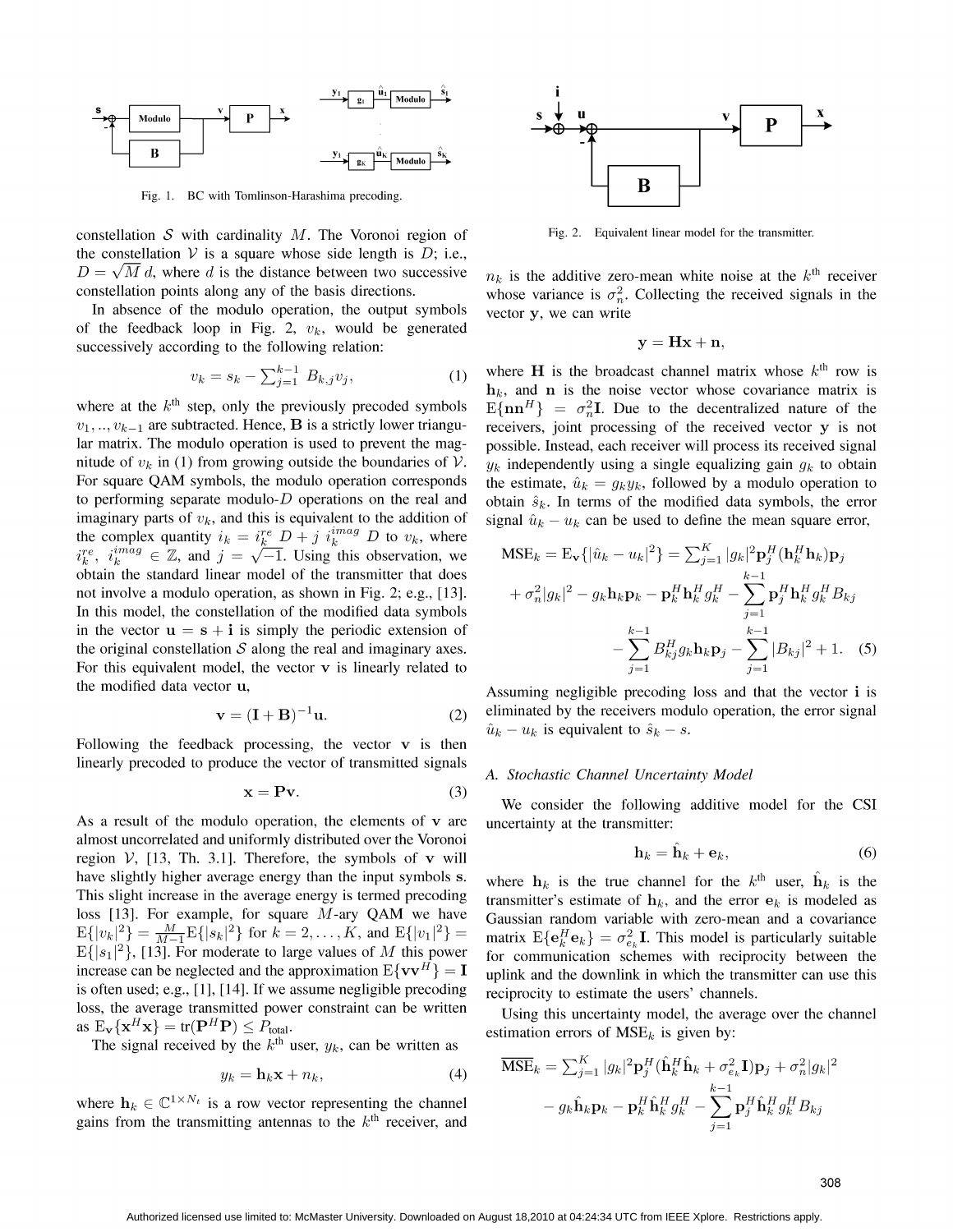

$$
-\sum_{j=1}^{k-1} B_{kj}^H g_k \hat{\mathbf{h}}_k \mathbf{p}_j - \sum_{j=1}^{k-1} |B_{kj}|^2 + 1. \quad (7)
$$

is to jointly design the feedback and precoding matrices,  $\bf{B}$  and **P**, and the receivers' equalizing gains,  $g_k$ , so as to minimize the average, over the channel estimation error, of the total

$$
\overline{\text{MSE}} = \sum_{k=1}^{K} \overline{\text{MSE}}_k. \tag{8}
$$

simpler design problem by restricting all  $g_k$  to be equal [9],  $[10]$ , or by using a simpler detection model  $[11]$ . In our approach we will preserve all degrees of freedom, and will exploit the duality, derived herein, between the broadcast channel with TH precoding and the multiple access channels with DFE, under a statistical model of CSI. Using this duality, we will jointly design the transceiver parameters **B**, **P**, and  $q_k$ so as to minimize  $(8)$ . More generally, the duality result that we will derive will enable us to obtain robust designs of broadcast channels with TH precoding that optimize objectives that are functions of the the average MSEs, by solving the same design where  $g_k^{\text{MAC}}$  is the  $k^{\text{th}}$  row of  $\mathbf{G}^{\text{MAC}}$ . problem for <sup>a</sup> dual MAC with <sup>a</sup> DFE. We will start by briefly introducing <sup>a</sup> dual MAC for the BC presented in Section II.

# A. Dual Multiple Access Channel

the broadcast channel, we obtain <sup>a</sup> dual MAC that consists of multiple access channel with DFE subject to the stochastic K transmitters, each with <sup>a</sup> single antenna, and <sup>a</sup> receiver with channel uncertainty model described in Section Il-A. This  $N_t$  antennas. The channel matrix between the transmitters and duality result generalizes the MSE duality between BC with the receiver of the dual MAC is  $H<sup>H</sup>$ ; e.g., [15]. Interference ine receiver of the dual MAC is  $H^3$ , e.g., [15]. Interference TH precoding and MAC with DFE for the perfect channel<br>subtraction in the dual MAC is implemented using decision knowledge case [6], [12] to scenarios with un feedback equalization (DFE) in which detection of a given duality relation will be useful in obtaining a robust design of user is preceded by subtraction of the interference resulting the BC transceiver that minimizes the average total MSE in from previously detected users; see Fig 3. To obtain a dual terms of the corresponding transceiver of the dual MAC that MAC, the users are detected using the reverse order of the  $\frac{\text{mlim}}{\text{minimizes the same objective}}$ . BC precoding order; i.e., detection starts with the  $K<sup>th</sup>$  user.<br>Theorem 1: Assuming no precoding loss in the BC and

Similar to the MSE expressions obtained for the BC in (7), we will be interested in obtaining corresponding expressions no error propagation in the dual MAC, the sets of individual average MSEs for the BC,  $\{\overline{\text{MSE}_k}\}\$ , and for the dual MAC, for individual MSEs in the dual MAC with linear precoding  $\{\overline{\text{MSE}}_k^{\text{MAC}}\}$ , are equal under the same total transmitted power and DFE. Because the transmitters in the dual MAC are  $\{\text{MSE}_k\}$ , are equal under the same total transmitted power<br>decentralized and seek house only are transmitted propositions. decentralized and each have only one transmit antenna, linear precoding reduces to power loading:  $p_i$ MAC MAC MAC MAC MAC MAC MAC ARE  $\{\text{MSE}_k^{\text{MAC}}\}$ , are equal under the same total transmitted power<br>decentralized and each have only one transmit antenna, linear<br>precoding reduces to power loading:<br> $\mathbf{p}_k = \omega_k \mathbf{g}_k^{\text$ 

$$
x_k^{\text{MAC}} = p_k^{\text{MAC}} s_k^{\text{MAC}},\tag{9}
$$

ted signal of the  $k^{\text{th}}$  transmitter. Without loss of generality,  $\epsilon^{1+\epsilon}$ 

MC XMC yMAC SMIAC power constraint on all the transmitters can be written as <sup>0</sup> UGGNuc Quantizer zK<sup>I</sup> pMAC <sup>2</sup> <sup>&</sup>lt; <sup>p</sup>  $\sum_{k=1}^{K} |p_k^{\text{MAC}}|^2 \leq P_{\text{total}}.$ 

**The vector of received signals**  $y^{MAC}$  **is given by:** 

$$
\mathbf{y}^{\text{MAC}} = \mathbf{H}^H \mathbf{x}^{\text{MAC}} + \mathbf{n}^{\text{MAC}},\tag{10}
$$

Fig. 3. The Dual MAC with decision feedback equalization. where  $n<sup>MAC</sup>$  is the zero-mean receiver noise vector whose covariance matrix is  $E\{\mathbf{n}^{MAC}\mathbf{n}^{MACH}\} = \sigma_n^2 \mathbf{I}$ . As shown in<br>  $\sum_{j=1}^{k-1} B_{kj}^H g_k \hat{\mathbf{n}}_k \mathbf{p}_j - \sum_{j=1}^{k-1} |B_{kj}|^2 + 1$ . (7) Fig. 3, the DFE is implemented using feedforward matrix<br>  $\mathbf{G}^{MAC} \in \mathbb{C}^{K \times n_r}$  a Fig. 3, the DFE is implemented using feedforward matrix  $G^{MAC} \in \mathbb{C}^{K \times n_r}$  and a strictly upper triangular feedback  $j=1$   $j=1$  matrix  $\mathbf{B}^{MAC} \in \mathbb{C}^{K \times K}$ . In this scenario, the detection of the III. ROBUST DESIGN VIA BC-MAC DUALITY  $k^{\text{th}}$  symbol is preceded by subtracting the effect of previously  $k<sup>th</sup>$  symbol is preceded by subtracting the effect of previously For the uncertainty model under consideration, our objective detected symbols. Assuming correct previous decisions, the to iointly design the feedback and precoding matrices. B and input to the quantizer,  $\hat{s}^{MAC}$ , can b

$$
\hat{\mathbf{s}}^{MAC} = (\mathbf{G}^{MAC}\mathbf{H}^H\mathbf{P}^{MAC} - \mathbf{B}^{MAC})\mathbf{s}^{MAC} + \mathbf{G}^{MAC}\mathbf{n}, \quad (11)
$$

MSE:  $\mathbf{MSE}$ : where  $\mathbf{P}^{\text{MAC}} = \text{Diag}(p_1^{\text{MAC}}, \dots, p_K^{\text{MAC}})$ . Using the channel  $\overline{\text{MSE}} = \sum_{k=1}^{K} \overline{\text{MSE}}_k$ . (8) uncertainty model in (6), the average over channel estimation Previous attempts to solve this problem have considered a written as:<br>written as:

$$
\overline{\text{MSE}}_{k}^{\text{MAC}} = \sum_{j=1}^{K} |p_{j}^{\text{MAC}}|^{2} \mathbf{g}_{k}^{\text{MAC}} (\hat{\mathbf{h}}_{j}^{H} \hat{\mathbf{h}}_{j} + \sigma_{e_{j}}^{2} \mathbf{I}) \mathbf{g}_{k}^{\text{MAC}}^{H} \n+ \sigma_{n}^{2} \mathbf{g}_{k}^{\text{MAC}} \mathbf{g}_{k}^{\text{MAC}} - p_{k}^{\text{MAC}} \hat{\mathbf{h}}_{k} \mathbf{g}_{k}^{\text{MAC}} - \mathbf{g}_{k}^{\text{MAC}} \hat{\mathbf{h}}_{k}^{H} p_{k}^{\text{MAC}} \n- \sum_{j=k+1}^{K} (p_{j}^{\text{MAC}}^{H} \hat{\mathbf{h}}_{j} \mathbf{g}_{k}^{\text{MAC}} + B_{kj}^{\text{MAC}} + B_{kj}^{\text{MAC}} \mathbf{g}_{k}^{\text{MAC}} \hat{\mathbf{h}}_{j}^{H} p_{j}^{\text{MAC}}) \n- \sum_{j=k+1}^{K} |B_{kj}^{\text{MAC}}|^{2} + 1, \quad (12)
$$

# B. BC-MAC Duality with Stochastic Channel Uncertainty

From Europe Electron Education.<br>By switching the roles of the transmitter and the receiver in herman the broadcast channel with TH presenting and the between the broadcast channel with TH precoding and the

power loading:  
\n
$$
\mathbf{p}_{k} = \omega_{k} \mathbf{g}_{k}^{\text{MAC}}^{MACH}, \quad g_{k} = \omega_{k}^{-1} p_{k}^{\text{MAC}H}, \quad B_{kj} = \frac{\omega_{j}}{\omega_{k}} B_{jk}^{\text{MAC}},
$$
\n(13)

we will assume that 
$$
E\{s^{MAC}s^{MAC}^H\}
$$
 = I. Hence, a total  $\omega^2 = M^{-1} \left[ |p_1^{MAC}|^2, \dots, |p_K^{MAC}|^2 \right]^T$ , (14)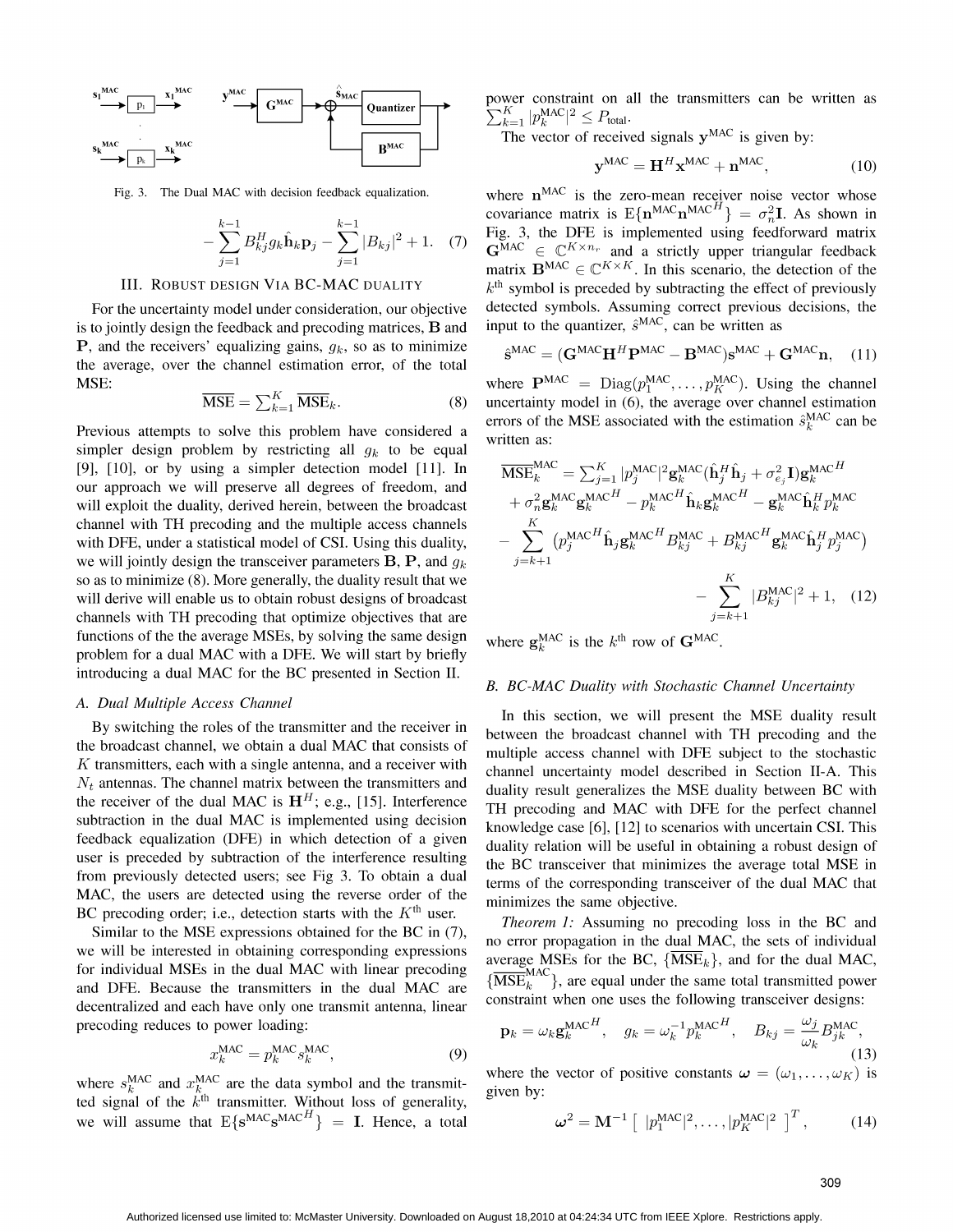$$
M_{ki} = \begin{cases}\n-\frac{|p_k^{\text{MAC}}|^2}{\sigma_n^2} \mathbf{g}_i^{\text{MAC}} (\hat{\mathbf{h}}_k^H \hat{\mathbf{h}}_k + \sigma_{e_k}^2 \mathbf{I}) \mathbf{g}_i^{\text{MAC}H} & k < i \\
-\frac{|p_k^{\text{MAC}}|^2}{\sigma_n^2} \mathbf{g}_i^{\text{MAC}} (\hat{\mathbf{h}}_k^H \hat{\mathbf{h}}_k + \sigma_{e_k}^2 \mathbf{I}) \mathbf{g}_i^{\text{MAC}H} \\
-\frac{|B_{ik}^{\text{MAC}}|^2}{\sigma_n^2} + \frac{1}{\sigma_n^2} \mathbf{g}_i^{\text{MAC}} \hat{\mathbf{h}}_k^H p_k^{\text{MAC}} B_{ik}^{\text{MAC}H} \\
+\frac{1}{\sigma_n^2} B_{ik}^{\text{MAC}} p_k^{\text{MAC}H} \hat{\mathbf{h}}_k \mathbf{g}_i^{\text{MAC}H} & k > i \\
\mathbf{g}_k^{\text{MAC}} \mathbf{g}_k^{\text{MAC}H} - \sum_{j \neq k} M_{jk} & k = i.\n\end{cases}
$$

the total MSE, and then applying the transformation  $(14)$  to

$$
\overline{\text{MSE}}^{\text{MAC}} = \sum_{k=1}^{K} \overline{\text{MSE}}_k^{\text{MAC}}.
$$
 (16)

Using these expressions we will then obtain an optimization define  $\epsilon^2 = E\{e_k e_k^H\} = N_t \sigma_{e_k}^2$ 

 $\overline{\mathrm{MSE}}_k^{\mathrm{MAC}}$  with respect to  $k^{\text{th}}$  row of  $\mathbf{B}_k^{\mathrm{MAC}}$  to zero, we obtain

$$
B_{kj}^{\text{MAC}} = \mathbf{g}_k^{\text{MAC}} \hat{\mathbf{h}}_k^H p_j^{\text{MAC}}.
$$
 (17)

$$
\mathbf{g}_k^{\text{MAC}} = p_k^{\text{MAC}}^H \hat{\mathbf{h}}_k \mathbf{S}_k, \tag{18}
$$

$$
\mathbf{S}_k = \left(\sum_{i=1}^k |p_i^{\text{MAC}}|^2 (\hat{\mathbf{h}}_i^H \hat{\mathbf{h}}_i + \sigma_{e_i}^2 \mathbf{I}) + \sigma_n^2 \mathbf{I}\right)^{-1} \tag{19}
$$

$$
\overline{\text{MSE}}^{\text{MAC}} = K - \sum_{k=1}^{K} |p_i^{\text{MAC}}|^2 \hat{\mathbf{h}}_k \mathbf{S}_k \hat{\mathbf{h}}_k^H. \tag{20}
$$

and the matrix M is given by: available [12], the expression in (20) is differentiable function of  $|p_i^{\text{MAC}}|^2$ , and hence a (locally) optimal solution to the minimization of  $(20)$  under a total power constraint can be found by applying a standard iterative algorithm.

### V. SIMULATION STUDIES

In order to compare the performance of the proposed robust design with the existing approaches, we have simulated these methods for the cases of QPSK transmission over independent Rayleigh fading channels. We will plot the average bit error (15) rate (BER) over all users against the signal-to-noise-ratio, A sketch of the proof of this result is provided in the which is defined as  $SNR = P_{total}/(K\sigma_n^2)$ . In our simulations, appendix. It is a generalization of the result in [6], [12] to sce- the coefficients of the channel matrix  $H$  are modeled as narios with channel uncertainty. Using Theorem 1, an optimal being independent circularly symmetric complex Gaussian<br>design of the BC transceiver that jointly minimize MSE under random variables with zero mean. All TH prec design of the BC transceiver that jointly minimize MSE under random variables with zero mean. All TH precoding strategies<br>a total power constraint can be obtained by first obtaining the assume a given ordering of the users a total power constraint can be obtained by first obtaining the assume a given ordering of the users. Since finding an optimal optimal MAC transceiver that jointly minimize the average of ordering will involve an exhausti optimal MAC transceiver that jointly minimize the average of ordering will involve an exhaustive search over K! possible<br>the total MSE and then applying the transformation (14) to arrangements, a suboptimal ordering is us obtain the optimal BC transceiver. will choose the suboptimal ordering proposed for MMSE Tomlinson-Harashima transceiver design in [5], using the IV. STATISTICALLY ROBUST TRANSCEIVER DESIGN FOR transmitter's channel estimate  $\hat{H}$ . This ordering will be used THE DUAL MAC for all methods, including the proposed robust transceiver. To In this section, we will obtain a statistically robust design of model the error  $e_k$  between the actual channel  $h_k$  and the the dual MAC transceiver that jointly minimizes the average, estimated channel at the transmitter  $\hat{\mathbf{h}}_k$ ,  $\mathbf{e}_k$  is generated from over channel estimation errors, of the total MSE, a zero-mean Gaussian distribution with  $E\{e_k^H e_k\} = \sigma_{e_k}^2 I$ . In our simulation, we will use the same  $\sigma_{e_k}^2$  for all users. This model is appropriate for a scenario in which the uplink power<br>is controlled so that the received SNRs on the uplink are equal First, we will obtain an analytic expression for the optimal is controlled so that the received SNRs on the uplink are equal receiver  $B^{MAC}$  and  $p^{MAC}$  for a given set of transmitters  $p^{MAC}$  and independent from the downl receiver,  $B^{MAC}$  and  $g_k^{MAC}$ , for a given set of transmitters  $p_k^{MAC}$  and independent from the downlink SNR. For convenience, we

formulation for the optimal  $p_k^{\text{MAC}}$  under a total power con-<br>In Fig. 4 we compare the performance of the statististraint. The cally robust Tomlinson-Harashima transceiver proposed in From equation (12), we observe that each  $MSE_k^{mnc}$  is Section III with that of the zero-forcing Tomlinson-Harashima<br>convex function of the  $k^{\text{th}}$  row of  $B_k^{MAC}$  and is independent transceiver design (ZF-THP) in [3], [4 of the other rows. Hence, each term in the above summation Tomlinson-Harashima transceiver design (MMSE-THP) in [5] can be minimized independently Setting the derivative of for a system with 4 transmit antennas, 4 users, a can be minimized independently. Setting the derivative of for a system with 4 transmit antennas, 4 users, and QPSK<br>MSE<sup>MAC</sup> with respect to <sup>kth</sup> row of R<sup>MAC</sup> to zero, we obtain signalling. In Fig. 4, the performance of the following expression:<br>the following expression: plotted for values of  $\epsilon^2 = 0.05, 0.1$ . It can be seen that the performance of Tomlinson-Harashima precoding in the broadcast channel is rather sensitive to the mismatch between<br>the actual CSI and the transmitter's estimate of CSI. It can expression for the optimal  $\mathbf{B}^{MAC}$  in (12), the actual CSI and the transmitter's estimate of CSI. It can each resulting  $\overline{\text{MSE}_{k}^{\text{MAC}}}$  is a convex function of  $g_k^{\text{MAC}}$  and  $\overline{\text{SNR}}$ , the channel uncertainty dominates at high SNR, where is independent of  $g_j^{\text{MAC}}$ , for  $j \neq k$ . Hence, it is optimized by the proposed robust transceiver design performs significantly better than the other two approaches. Fig. 4 also shows that in the presence of channel uncertainty, both the ZF-THP and where MMSE-THP designs have the same performance limit at high SNR. This is due to the fact that the MMSE method involves the addition of a regularization term whose value is inversely proportional to  $P_{total}/(K\sigma_n^2)$ ; see [5].

Using this optimal value, the average total MSE reduces to:  $\frac{\text{For Fig. 5 we consider a system with } N_t = 4 \text{ antennas}}{\text{and } K = 4 \text{ users. In addition to the previous two designs,}}$  $ZF-THP$  [3], [4] and MMSE-THP [5], that assume precise CSI, we will also compare the performance of the statistically robust transceiver proposed in Section III with that of the Similar to scenarios in which channel state information is robust zero-forcing Tomlinson-Harashima (Robust ZF-THP)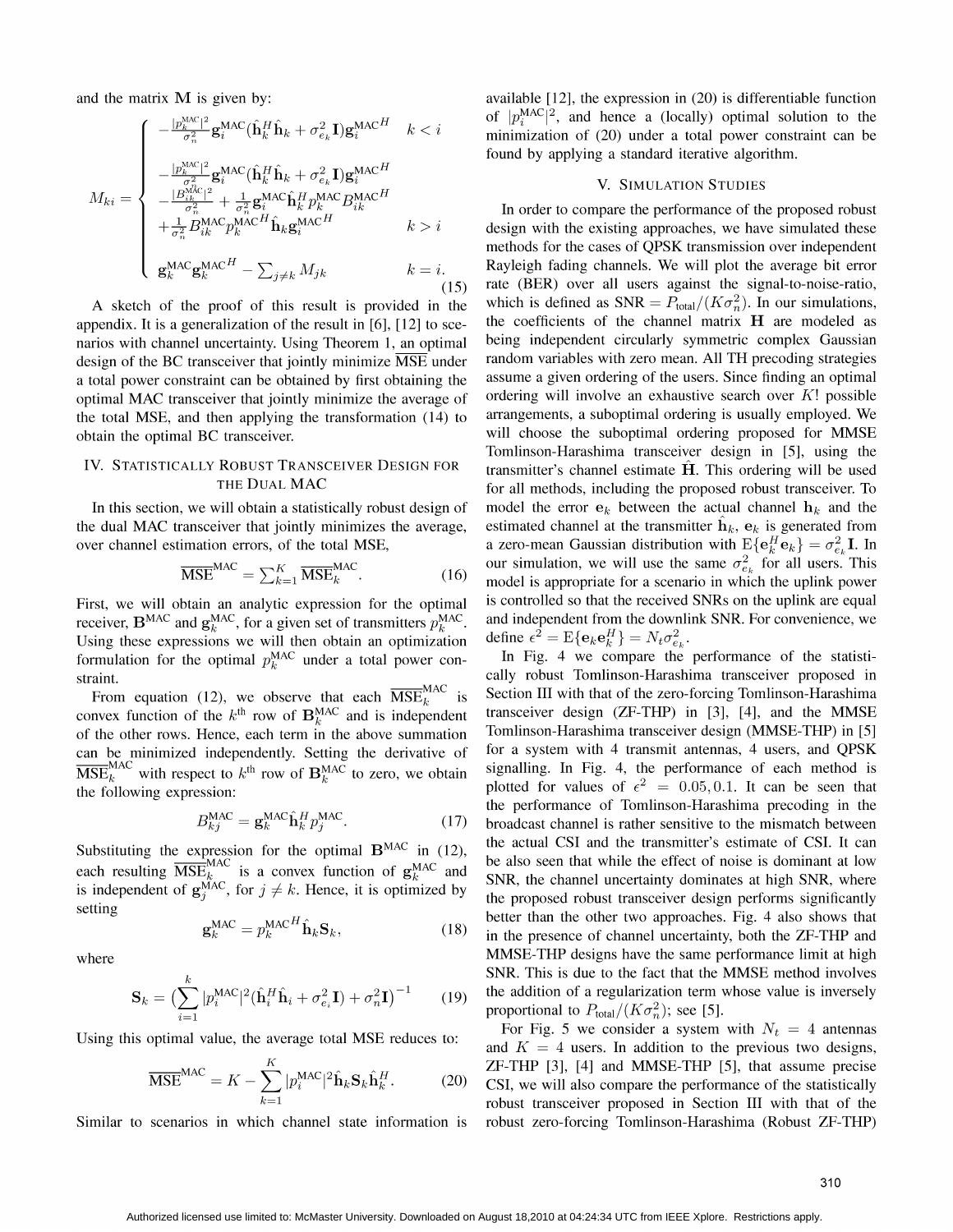

Fig.  $4$ . Comparison between the performance of the proposed statistically robust Tomlinson-Harashima transceiver, zero-forcing Tomlinson-Harashima transceiver design (ZF-THP) in [3], [4], and the MMSE Tomlinson-Harashima transceiver design (MMSE-THP) in [5] for values of channel uncertainty  $\epsilon^2$  = 0.05, 0.1 for a system with  $N_t = 4$  and  $K = 4$  using QPSK signalling. The upper performance curve of each method corresponds to channel uncertainty  $\epsilon^2=0.1$ 

approach introduced in [10], and the robust MMSE Tomlinson-Harashima (Robust MMSE-THP) approach introduced in [9]. These two approaches restrict the all gains  $q_k$  to be equal. It can be seen from Fig. 5 that improvement in the performance can be achieved by the proposed robust design as it offers more degrees of freedom in the choice of the gains  $g_k$ .

### VI. CONCLUSION

We have presented a robust design for Tomlinson-Harashima transceivers for broadcast channels that jointly minimizes the average, over channel estimation errors, of the sum of the MSEs of each user. By generalizing the MSE duality between the broadcast channel with Tomlinson-Harashima precoding and the multiple access channel with decision feedback equalization to schemes with channel estimation errors, we have obtained the desired robust broadcast transceivers in terms of the robust transceivers that optimize the same performance metric for the dual multiple access channel. The proposed approach can significantly reduce the sensitivity of the downlink to uncertainty in the CSI, and can provide improved performance over that of existing robust designs.

### **APPENDIX**

We start by considering linearly related transceivers for BC and dual MAC:

$$
\mathbf{p}_k = \omega_k \mathbf{g}_k^{\text{MAC}}^H, \quad g_k = \omega_k^{-1} p_k^{\text{MAC}}^H, \quad B_{kj} = \frac{\omega_j}{\omega_k} B_{jk}^{\text{MAC}},
$$
\n(21)

and we find the necessary conditions for  $\omega_k$  such that set of MSEs in BC and dual MSE are equal. By setting  $\overline{\text{MSE}}_k =$  $\overline{\text{MSE}}_k^{\text{MAC}}$  and substituting the values  $\mathbf{p}_k$ ,  $g_k$ , and  $B_{kj}$  from



Comparison between the performance of the proposed statistically Fig. 5. robust TH transceiver, zero-forcing TH transceiver design (ZF-THP) in [3], [4], and the MMSE TH transceiver design (MMSE-THP) in [5], robust zeroforcing TH (Robust ZF-THP) approach introduced in [10], and the robust MMSE Tomlinson-Harashima (Robust MMSE-THP) approach introduced in [9], for values of channel uncertainty  $\epsilon^2 = 0.05$  for a system with  $N_t = 4$ and  $K = 4$  using QPSK signalling.

 $(21)$ , we obtain a set of K linear equations:

$$
\mathbf{M}\,\boldsymbol{\omega}^2 = \left[\begin{array}{c} |p_1^{\text{MAC}}|^2, \dots, |p_K^{\text{MAC}}|^2 \end{array}\right]^T, \tag{22}
$$

where  $M$  was defined in (15). We observe that  $M$  has strictly dominant diagonal elements and negative off-diagonal elements, hence it is non-singular and the elements of  $M^{-1}$ are non-negative. Adding all equations in the linear system in<br>(22) results in  $\sum_{k=1}^{K} \omega_k^2 g_k^{MACH} = \sum_{k=1}^{K} |p_k^{MAC}|^2$ , i.e., total transmitted power in BC and dual MAC are the same.

### **REFERENCES**

- [1] C. Windpassinger, R. F. H. Fischer, T. Vencel, and J. B. Huber, "Precoding in multiantenna and multiuser communications," **IEEE** Trans. Wireless Commun., vol. 3, no. 4, pp. 1305-1316, Jul. 2004.
- [2] R. F. H. Fischer, C. Windpassinger, A. Lampe, and J. B. Huber, "MIMO precoding for decentralized receivers," in Proc. Int. Symp. Inform. Theory, Lausanne, Switzerland, Jul. 2002, p. 496.
- [3] M. Joham, J. Brehmer, A. Voulgarelis, and W. Utschick, "Multiuser spatio-temporal Tomlinson-Harashima precoding for frequency selective vector channels," in Proc. ITG Wkshp Smart Antennas, Munich, Mar. 2004, pp. 208-215.
- [4] R. Hunger, M. Joham, and W. Utschick, "Extension of linear and nonlinear transmit filters for decentralized receivers," in Proc. European Wireless Conf., Nicosia, April 2005, pp. 40-46.
- [5] M. Joham, J. Brehmer, and W. Utschick, "MMSE approaches to multiuser spatio-temporal Tomlinson-Harashima precoding," in Proc. 5th Int. ITG Conf. Source and Channel Coding, Erlangen, Jan. 2004, pp. 387-394.
- M. Schubert and S. Shi, "MMSE transmit optimization with interference [6] pre-compensation," in Proc. IEEE Veh. Technol. Conf., 30 May-1 June 2005, vol. 2, pp. 845-849Vol.2.
- [7] N. Jindal, "MIMO broadcast channels with finite rate feedback," IEEE Trans. Inform. Theory, vol. 52, no. 11, pp. 5045-5059, Nov. 2006.
- W. Shi and R. Wesel, "The effect of mismatch on decision-feedback [8] equalization and Tomlinson-Harashima precoding," in Proc. Asilomar Conf. Signals, Syst., Comput., 1998.
- [9] F. A. Dietrich, P. Breun, and W. Utschick, "Robust Tomlinson-Harashima precoding for the wireless broadcast channel," IEEE Trans. Signal Processing, vol. 55, no. 2, pp. 631-644, Feb. 2007.
- [10] R. Hunger, F. Dietrich, M. Joham, and W. Utschick, "Robust transmit